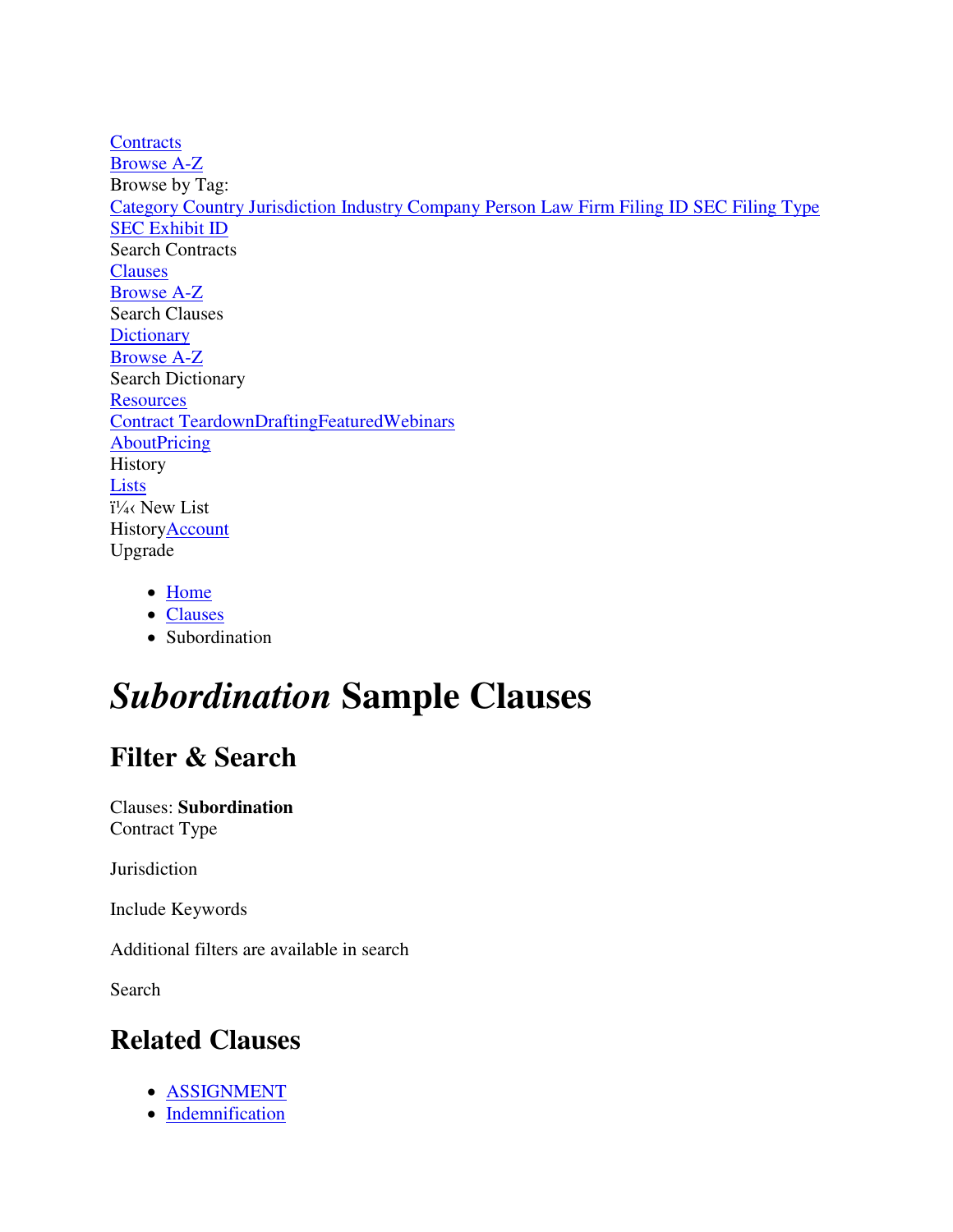- Termination
- Definitions
- Entire Agreement
- Severability
- Miscellaneous
- Governing Law
- Counterparts
- Notices

### **Parent Clauses**

- Miscellaneous
- Subordination Attornment Non Disturbance
- Covenants and Subordination
- Events of Default
- NOW, THEREFORE
- Subordination and Late Payments
- Indemnity Subrogation and Subordination
- Events of Default and Remedies
- General Provisions
- Guaranty

### **Sub-Clauses**

- Subrogation
- Agreement to Subordinate
- Liquidation, Dissolution, Bankruptcy
- Relative Rights
- When Distribution Must Be Paid Over
- Distribution or Notice to Representative
- Rights of Trustee and Paying Agent
- Authorization to Effect Subordination
- Subordination May Not Be Impaired by Company
- Trustee to Effectuate Subordination

Open Split View Share

- Email
- Facebook
- Linkedin
- Twitter
- Reddit
- Print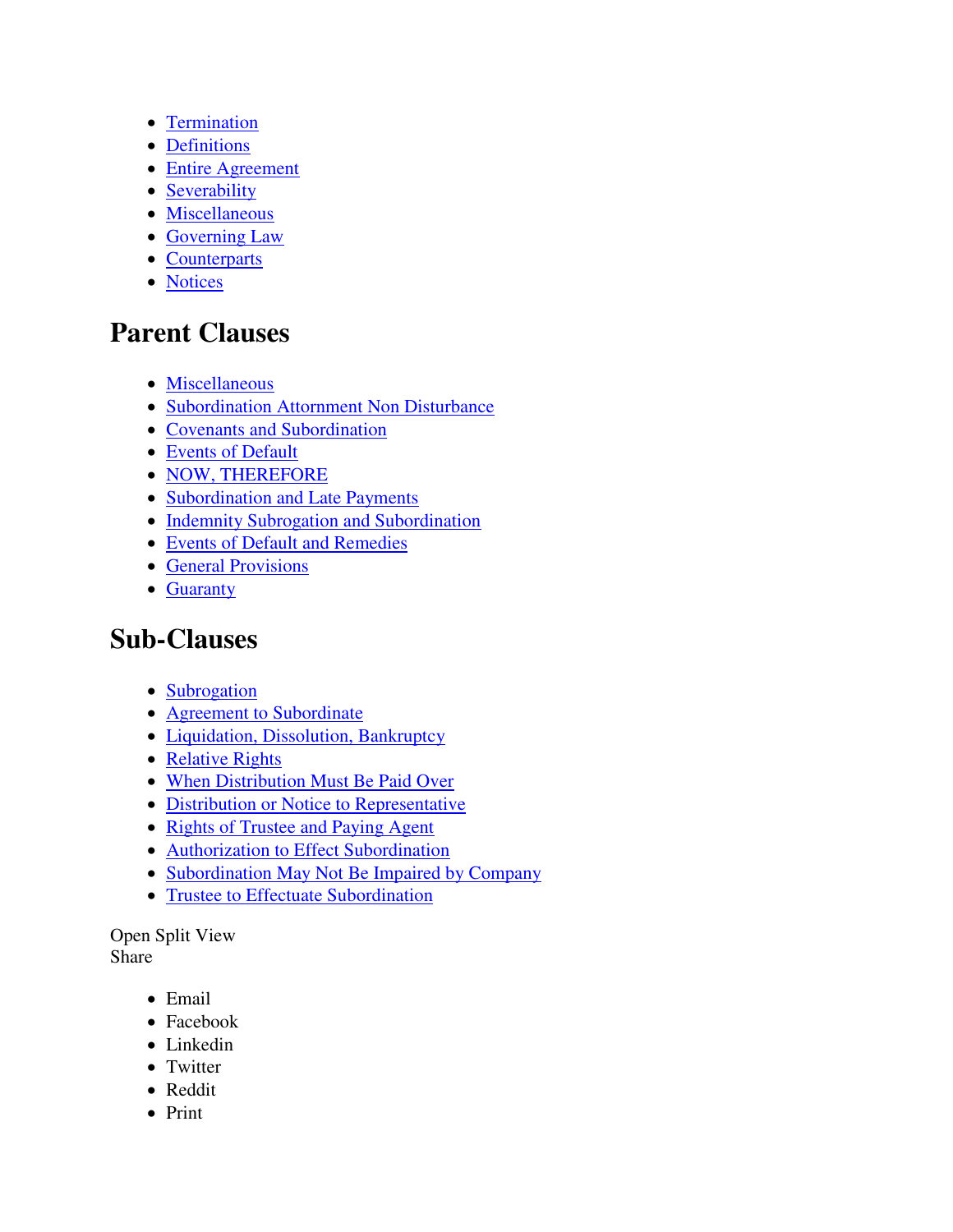**Cite** Download

- PDF
- DOCX
- Google Docs

**Subordination**. A At the option of Landlord or any lender of Landlord's that obtains a security interest in the Building, this Lease shall be either superior or subordinate to all ground or underlying leases, mortgages and deeds of trust, if any, which may hereafter affect the Building, and to all renewals, modifications, consolidations, replacements and extensions thereof; provided, that so long as no Event of Default exists under this Lease, Tenant's possession and quiet enjoyment of the Premises shall not be disturbed and this Lease shall not terminate in the event of termination of any such ground or underlying lease, or the foreclosure of any such mortgage or deed of trust, to which this Lease has been subordinated pursuant to this Section. Tenant shall execute and deliver any documents or agreements requested by Landlord or such lessor or lender which provide Tenant with the non-disturbance protections set forth in this Section. In the event of a termination or foreclosure, Tenant shall become a tenant of and attorn to the successor-ininterest to Landlord upon the same terms and conditions as are contained in this Lease, and shall execute any instrument reasonably required by Landlord's successor for that purpose. Tenant shall also, upon written request of Landlord, execute and deliver all instruments as may be required from time to time to subordinate the rights of Tenant under this Lease to any ground or underlying lease or to the lien of any mortgage or deed of trust (provided that such instruments include the nondisturbance and attornment provisions set forth above), or, if requested by Landlord, to subordinate, in whole or in part, any ground or underlying lease or the lien of any mortgage or deed of trust to this Lease. Tenant agrees that any purchaser at a foreclosure sale or lender taking title under a deed-in-lieu of foreclosure shall not be responsible for any act or omission of a prior landlord, shall not be subject to any offsets or defenses Tenant may have against a prior landlord, and shall not be liable for the return of the security deposit to the extent it is not actually received by such purchaser or bound by any rent paid for more than the current month in which the foreclosure occurred.

Sample 1 Sample 2 Sample 3 See All (799) Save

- Loading...
- $\bullet$  i<sup>1</sup>/<sub>4</sub> New List

Copy

**Subordination.** A This Lease and any Option granted hereby shall be subject and subordinate to any ground lease, mortgage, deed of trust, or other hypothecation or security device (collectively, "Security Device―), now or hereafter placed upon the Premises, to any and all advances made on the security thereof, and to all renewals, modifications, and extensions thereof. Lessee agrees that the holders of any such Security Devices (in this Lease together referred to as "Lender―) shall have no liability or obligation to perform any of the obligations of Lessor under this Lease. Any Lender may elect to have this Lease and/or any Option granted hereby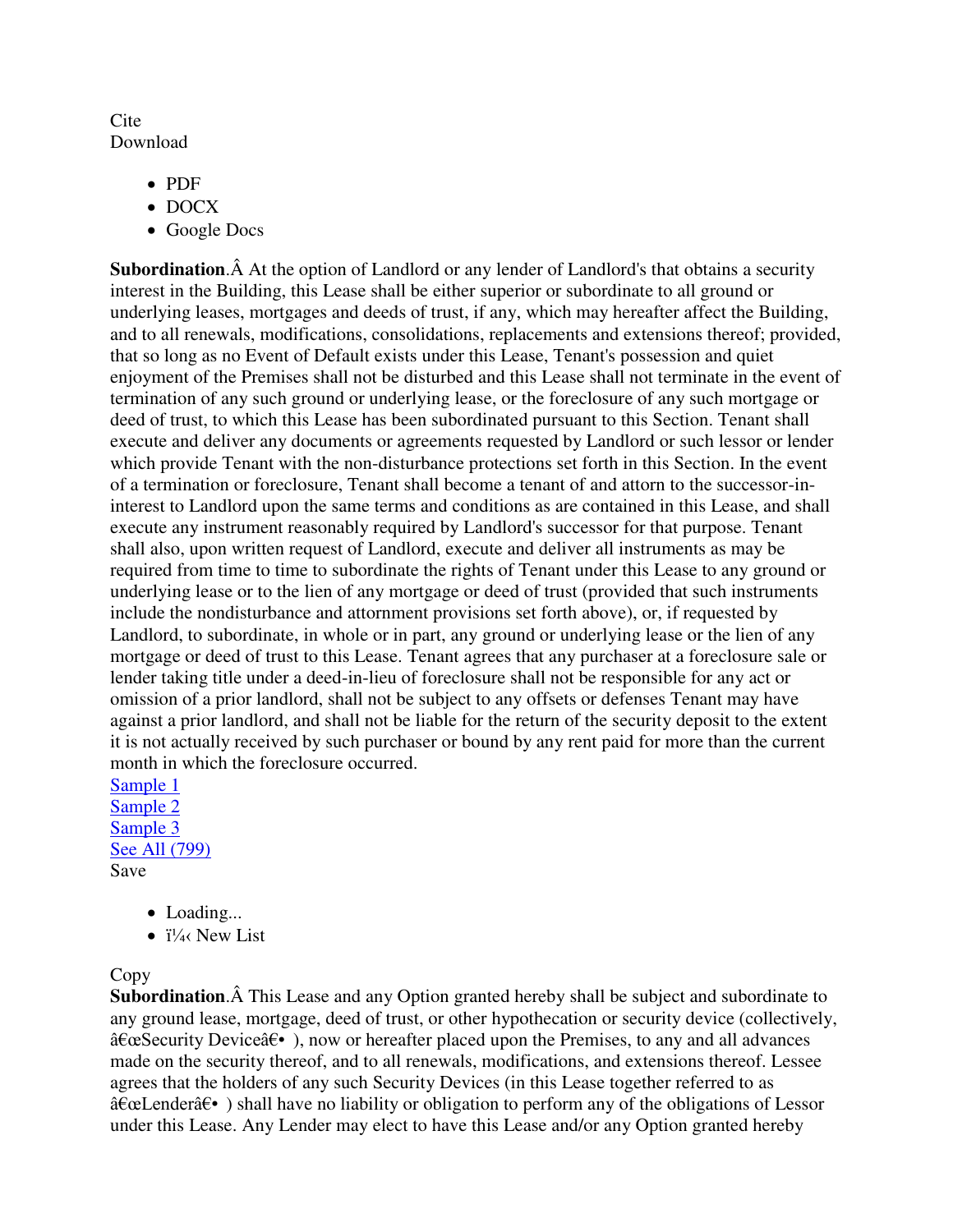superior to the lien of its Security Device by giving written notice thereof to Lessee, whereupon this Lease and such Options shall be deemed prior to such Security Device, notwithstanding the relative dates of the documentation or recordation thereof.

Sample 1 Sample 2 Sample 3 See All (715) Save

- Loading...
- $\bullet$  i<sup>1</sup>/<sub>4</sub> New List

#### Copy

**Subordination.** A Landlord hereby represents and warrants to Tenant that the Project is not currently subject to any ground lease, or to the lien of any mortgage or deed of trust. This Lease shall be subject and subordinate to all future ground or underlying leases of the Building or Project and to the lien of any mortgage, trust deed or other encumbrances now or hereafter in force against the Building or Project or any part thereof, if any, and to all renewals, extensions, modifications, consolidations and replacements thereof, and to all advances made or hereafter to be made upon the security of such mortgages or trust deeds, unless the holders of such mortgages, trust deeds or other encumbrances, or the lessors under such ground lease or underlying leases, require in writing that this Lease be superior thereto. The subordination of this Lease to any such future ground or underlying leases of the Building or Project or to the lien of any mortgage, trust deed or other encumbrances, shall be subject to Tenant $\hat{a} \in \mathbb{R}^N$ s receipt of a commercially reasonable subordination, non-disturbance, and attornment agreement in favor of Tenant. Tenant covenants and agrees in the event any proceedings are brought for the foreclosure of any such mortgage or deed in lieu thereof (or if any ground lease is terminated), to attorn, without any deductions or set-offs whatsoever, to the lienholder or purchaser or any successors thereto upon any such foreclosure sale or deed in lieu thereof (or to the ground lessor), if so requested to do so by such purchaser or lienholder or ground lessor, and to recognize such purchaser or lienholder or ground lessor as the lessor under this Lease, provided such lienholder or purchaser or ground lessor shall agree to accept this Lease and not disturb Tenant $\hat{a} \in T^{M}$ s occupancy, so long as Tenant timely pays the rent and observes and performs the terms, covenants and conditions of this Lease to be observed and performed by Tenant. Landlord $\hat{a} \in T^{M}$ s interest herein may be assigned as security at any time to any lienholder. Tenant shall, within ten (10) days of request by Landlord, execute such further instruments or assurances as Landlord may reasonably deem necessary to evidence or confirm the subordination or superiority of this Lease to any such mortgages, trust deeds, ground leases or underlying leases. Tenant waives the provisions of any current or future statute, rule or law which may give or purport to give Tenant any right or election to terminate or otherwise adversely affect ...

Sample 1 Sample 2 Sample 3 See All (371) Save

- Loading...
- $\bullet$  i<sup>1</sup>/<sub>4</sub> New List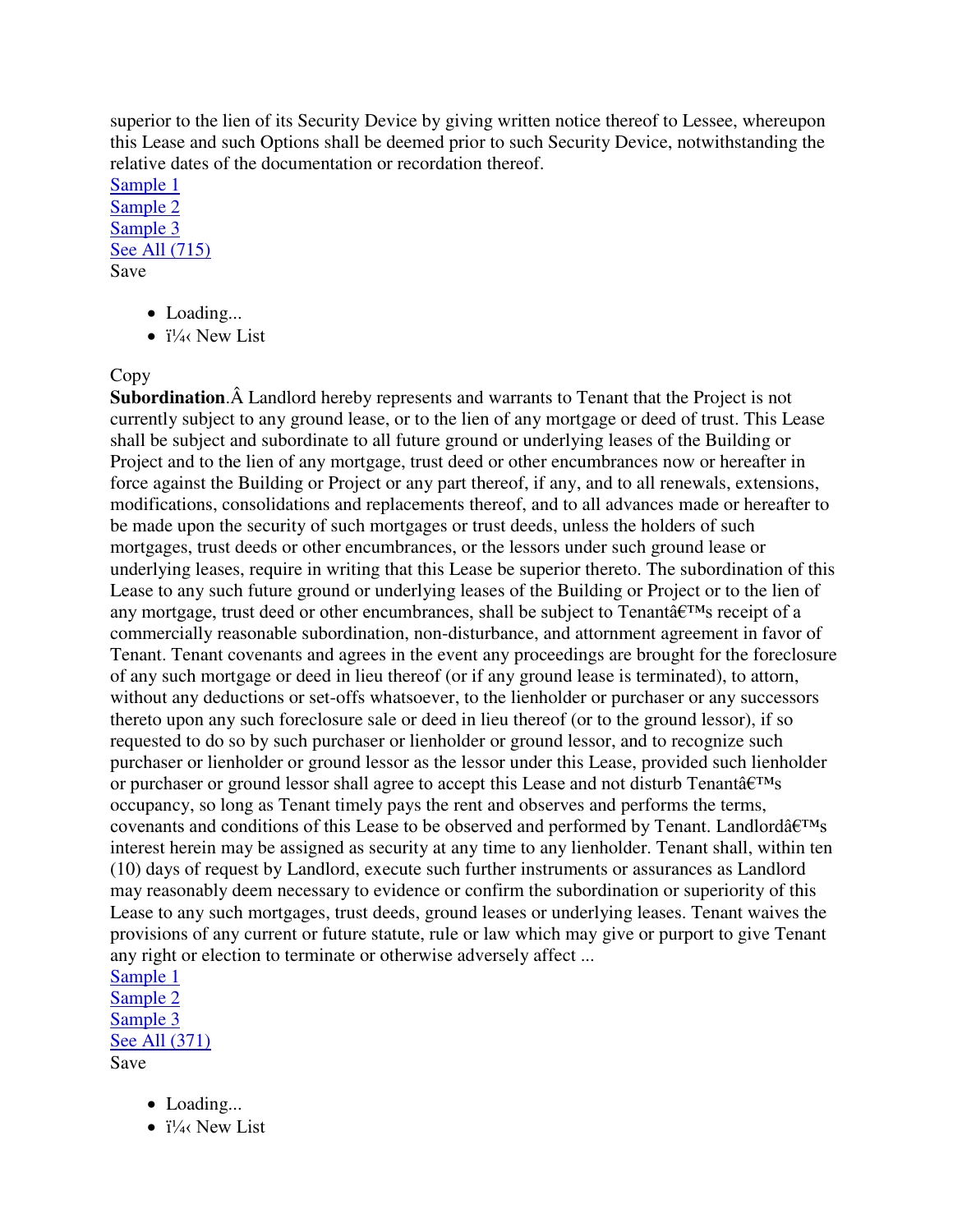#### Copy

**Subordination.** A This Lease and Tenanta $f(x)$  interest and rights hereunder are hereby made and shall be subject and subordinate at all times to the lien of any Mortgage now existing or hereafter created on or against the Project or the Premises, and all amendments, restatements, renewals, modifications, consolidations, refinancing, assignments and extensions thereof, without the necessity of any further instrument or act on the part of Tenant; provided, however that so long as there is no Default hereunder, Tenanta $f^{\text{TM}}$ s right to possession of the Premises shall not be disturbed by the Holder of any such Mortgage. Tenant agrees, at the election of the Holder of any such Mortgage, to attorn to any such Holder. Tenant agrees upon demand to execute, acknowledge and deliver such instruments, confirming such subordination, and such instruments of attornment as shall be requested by any such Holder, provided any such instruments contain appropriate non-disturbance provisions assuring Tenant $\hat{a} \in \mathbb{R}^N$  quiet enjoyment of the Premises as set forth in Section 24 hereof. Notwithstanding the foregoing, any such Holder may at any time subordinate its Mortgage to this Lease, without Tenanta  $f^{\text{TM}}$ s consent, by notice in writing to Tenant, and thereupon this Lease shall be deemed prior to such Mortgage without regard to their respective dates of execution, delivery or recording and in that event such Holder shall have the same rights with respect to this Lease as though this Lease had been executed prior to the execution, delivery and recording of such Mortgage and had been assigned to such Holder. The term  $\hat{a} \in \mathbb{R}^{\bullet}$  whenever used in this Lease shall be deemed to include deeds of trust, security assignments and any other encumbrances, and any reference to the  $â€æHolder―$  of a Mortgage shall be deemed to include the beneficiary under a deed of trust.

Sample 1 Sample 2 Sample 3 See All (354) Save

- Loading...
- $\bullet$  i<sup>1</sup>/<sub>4</sub> New List

#### Copy

**Subordination.** A Each Guarantor hereby subordinates the payment of all obligations and indebtedness of the Borrower owing to such Guarantor, whether now existing or hereafter arising, including but not limited to any obligation of the Borrower to such Guarantor as subrogee of the Secured Parties or resulting from such Guarantor $\hat{a} \in T^{M}$ s performance under this Guaranty, to the indefeasible payment in full in cash of all Obligations. If the Secured Parties so request, any such obligation or indebtedness of the Borrower to any Guarantor shall be enforced and performance received by any Guarantor as trustee for the Secured Parties and the proceeds thereof shall be paid over to the Secured Parties on account of the Obligations, but without reducing or affecting in any manner the liability of the Guarantors under this Guaranty.

Sample 1 Sample 2 Sample 3 See All (320) Save

- Loading...
- $\bullet$  i<sup>1</sup>/<sub>4</sub> New List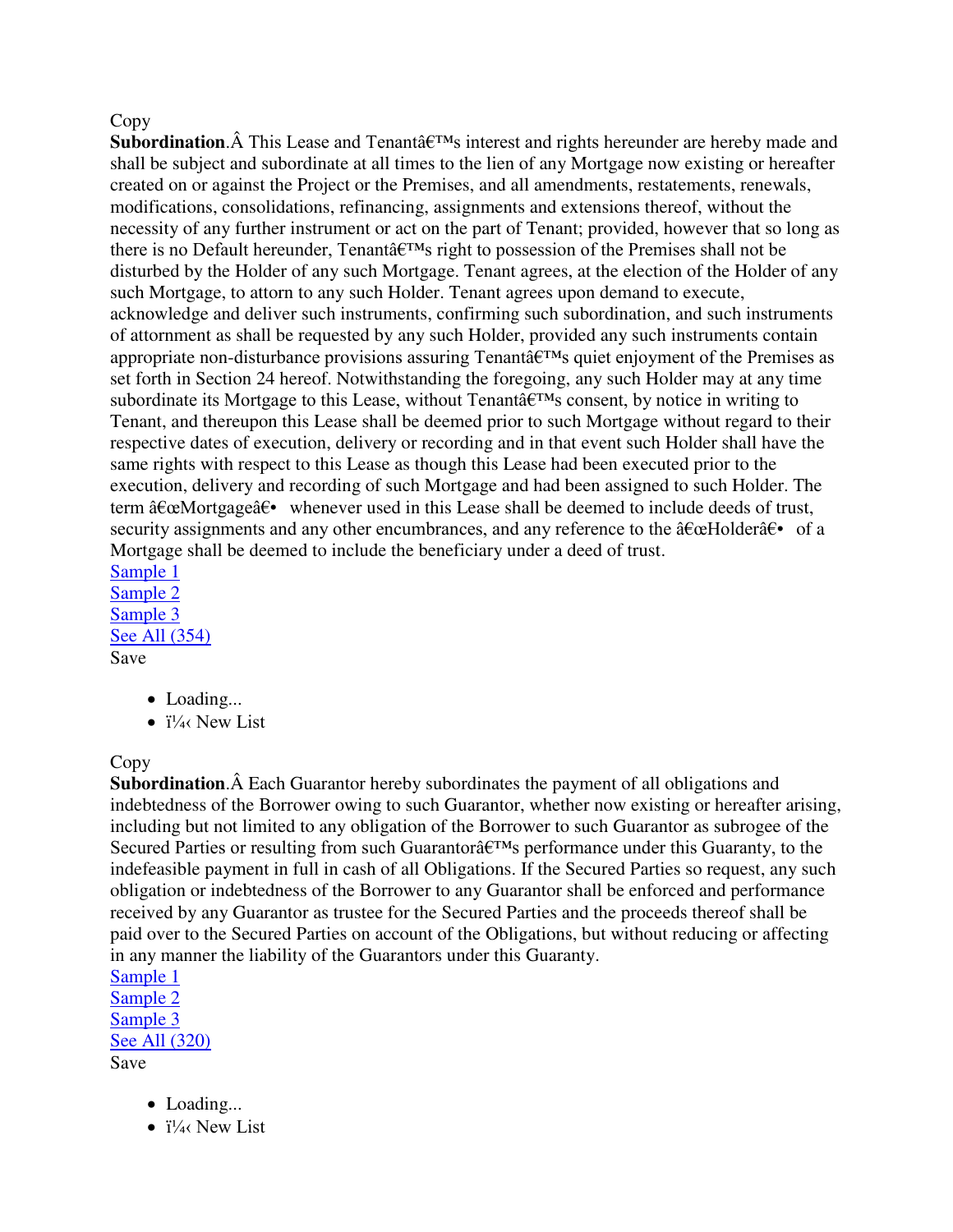#### Copy

**Subordination.** A This Agreement, Tenant's interest hereunder and Tenant's leasehold interest in and to the Leased Property are hereby agreed by Tenant to be and are hereby made junior, inferior, subordinate and subject in right, title, interest, lien, encumbrance, priority and all other respects to any mortgage or mortgages and security interests now or hereafter in force and effect upon or encumbering Landlord's interest in the Leased Property, or any portion thereof, and to all collateral assignments by Landlord to any third party or parties of any of Landlord's rights under this Agreement or the rents, issues and profits thereof or therefrom as security for any liability or indebtedness, direct, indirect or contingent, of Landlord to such third party or parties, and to all future modifications, extensions, renewals, consolidations and replacements of, and all amendments and supplements to any such mortgage, mortgages or assignments, and upon recording of any such mortgage, mortgages or assignments, the same shall be deemed to be prior in dignity, lien and encumbrance to this Agreement, Tenant's interest hereunder and Tenant's leasehold interest in and to the Leased Property irrespective of the dates of execution, delivery or recordation of any such mortgage, mortgages or assignments (such mortgages, mortgages, security interests, assignments, modifications, extensions, renewals, amendments, supplements and replacement being a "Facility Mortgage"). The subordination of this Lease shall be upon the express condition that the validity of this Lease shall be recognized by the Mortgagee, and that, notwithstanding any default by the mortgagor, with respect to such mortgage, Tenant's possession and right of use under this Lease in and to the Leased Property (including rights to have insurance and condemnation proceeds made available for proper reconstruction of the Leased Property) shall not be disturbed by such Mortgagee unless and until Tenant shall breach any of the provisions hereof and this Lease or Tenant's right to possession hereunder shall have been terminated or shall be terminable in accordance with the provisions of this Lease. The foregoing subordination and non-disturbance provisions of this Section shall be automatic and selfoperative without the necessity of the execution of any further instrument or agreement of subordination on the part of Tenant. Tenant acknowledges and agrees that notwithstanding the foregoing automatic subordination, if Landlord or Mortga...

Sample 1 Sample 2 Sample 3 See All (265) Save

- Loading...
- $\bullet$  i<sup>1</sup>/<sub>4</sub> New List

#### Copy

**Subordination.**  $\hat{A}$  (i) The subordination provisions of the documents evidencing or governing any Subordinated Indebtedness (the  $\hat{a} \in \mathcal{S}$ ubordinated Provisions $\hat{a} \in \mathcal{S}$ ) shall, in whole or in part, terminate, cease to be effective or cease to be legally valid, binding and enforceable against any holder of the applicable Subordinated Indebtedness; or (ii) any Borrower or any other Loan Party shall, directly or indirectly, disavow or contest in any manner (A) the effectiveness, validity or enforceability of any of the Subordination Provisions, (B) that the Subordination Provisions exist for the benefit of the Credit Parties, or (C) that all payments of principal of or premium and interest on the applicable Subordinated Indebtedness, or realized from the liquidation of any property of any Loan Party, shall be subject to any of the Subordination Provisions. Sample 1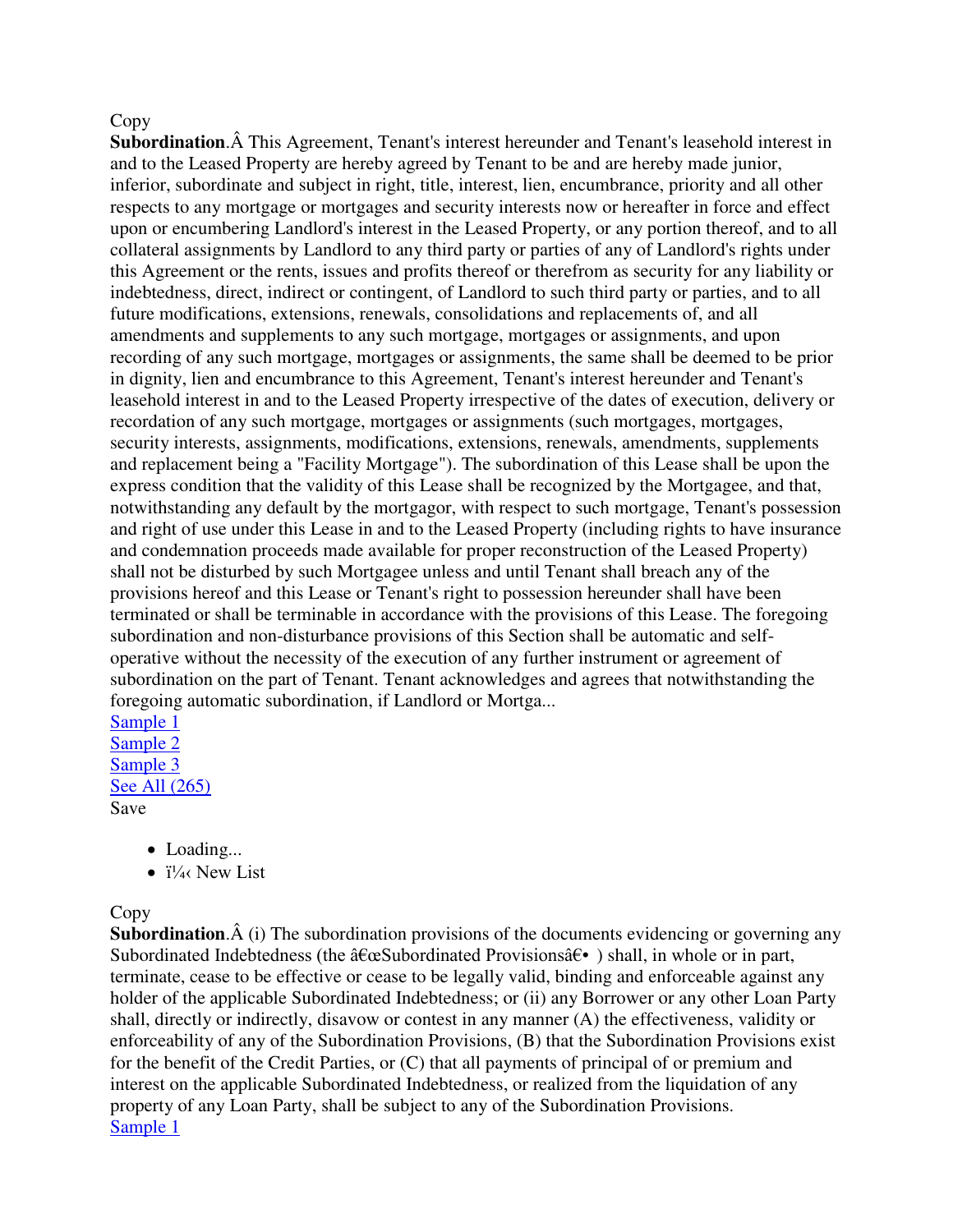Sample 2 Sample 3 See All (258) Save

- Loading...
- $\bullet$  i<sup>1</sup>/<sub>4</sub> New List

#### Copy

**Subordination**. A Each Guarantor hereby subordinates any and all debts, liabilities and other Obligations owed to such Guarantor by each other Loan Party (the  $\hat{a} \in \mathcal{S}$ ubordinated Obligationsâ€• ) to the Guaranteed Obligations to the extent and in the manner hereinafter set forth in this Section 7.07.

Sample 1 Sample 2 Sample 3 See All (253) Save

- Loading...
- $\bullet$  i<sup>1</sup>/<sub>4</sub> New List

#### Copy

**Subordination.** A Tenant accepts this Lease subject and subordinate to any mortgage, deed of trust or other lien presently existing or hereafter arising upon the Leased Premises, or upon the Building and to any renewals, refinancing and extensions thereof, but Tenant agrees that any such mortgagee shall have the right at any time to subordinate such mortgage, deed of trust or other lien to this Lease on such terms and subject to such conditions as such mortgagee may deem appropriate in its discretion. Landlord is hereby irrevocably vested with full power and authority to subordinate this Lease to any mortgage, deed of trust or other lien now existing or hereafter placed upon the Leased Premises of the Building, and Tenant agrees upon demand to execute such further instruments subordinating this Lease or attorning to the holder of any such liens as Landlord may request. In the event that Tenant should fail to execute any instrument of subordination herein required to be executed by Tenant promptly as requested, Tenant hereby irrevocably constitutes Landlord as its attorney-in-fact to execute such instrument in Tenant's name, place and stead, it being agreed that such power is one coupled with an interest. Tenant agrees that it will from time to time upon request by Landlord execute and deliver to such persons as Landlord shall request a statement in recordable form certifying that this Lease is unmodified and in full force and effect (or if there have been modifications, that the same is in full force and effect as so modified), stating the dates to which rent and other charges payable under this Lease have been paid, stating that Landlord is not in default hereunder (or if Tenant alleges a default stating the nature of such alleged default) and further stating such other matters as Landlord shall reasonably require.

Sample 1 Sample 2 Sample 3 See All (250) Save